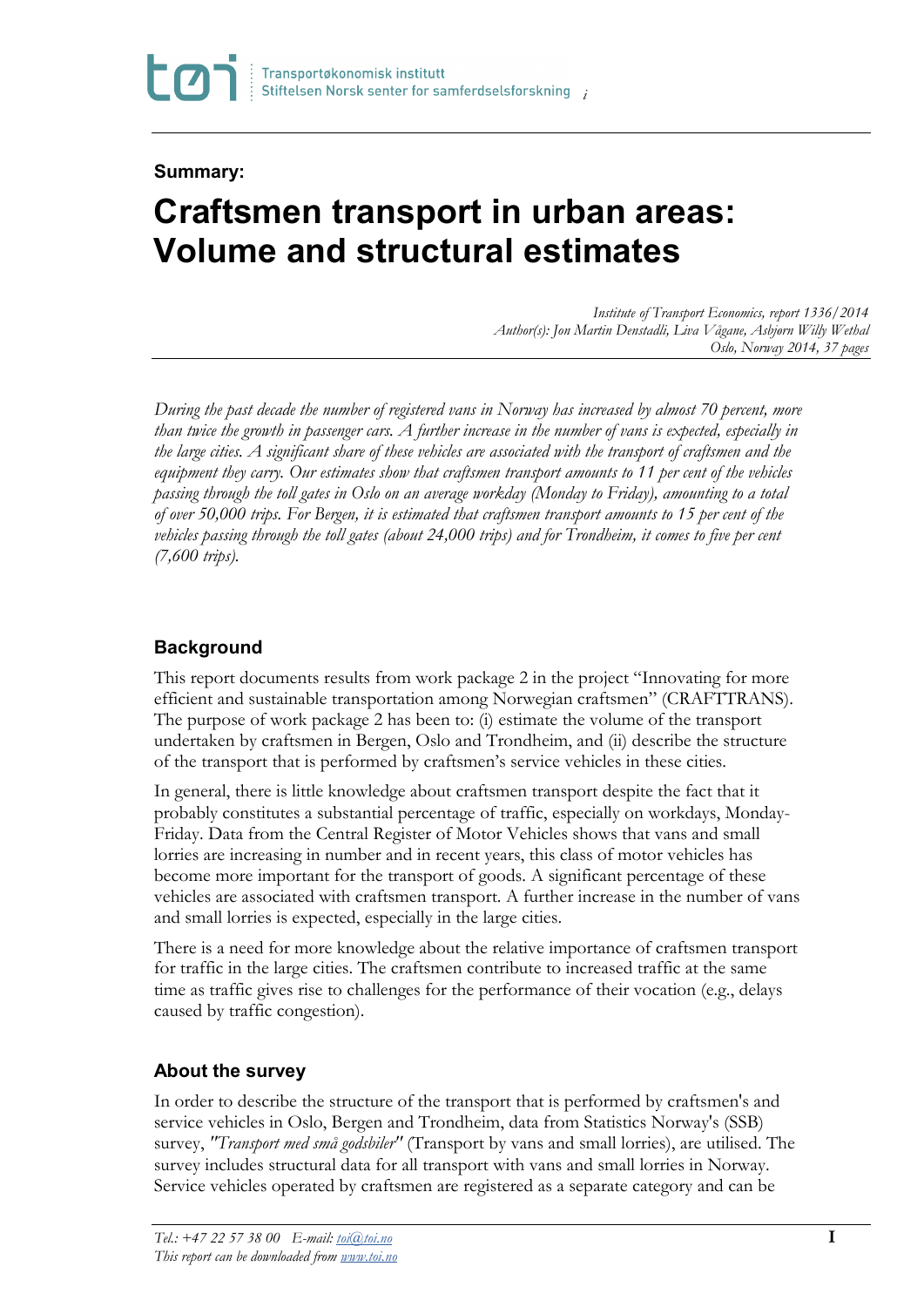specially analysed. The data are based on a sample survey conducted in 2008. We assume that the structure of the transport has not changed in the last six years.

In order to make estimates of the volume of craftsmen transport compared with other types of road traffic, data from Q-Free about vehicles passing through toll gates is used. Data have been selected for week 36 in September 2013. In these data, it is possible to distinguish between private and company cars, but not craftsmen's vehicles in particular. Supplemental data from the Central Register of Motor Vehicles and The National Person Travel Survey was utilised for this purpose.

#### **Structural data for the transport of craftsmen**

The transport of craftsmen occurs "locally" in the sense that only to a limited extent it crosses county boundaries. Of craftsmen transport originating in Oslo, 80 per cent occurred within the county (68 per cent of the km driven) and 12 per cent went to Akershus County (16 per cent of the km driven). Almost all of trips originating in Bergen or Trondheim was driven within Hordaland or Sør-Trøndelag counties respectively.

The average transport distance per trip with load for craftsmen transports that start in Oslo is 27 km, in Bergen 25 km and in Trondheim 22 km (a trip can include several stops).

On the average, a craftsman's vehicle performed nine trips with loads per week (figure A). There was little difference between the national average and trips that started in one of the three cities, Oslo, Bergen and Trondheim.



*Figure A: Vans and small lorries. Average number of trips undertaken by craftsmen with a load per week.* 2008

#### **Volume of transport of craftsmen**

According to our calculations, craftsmen transport constitutes 11 per cent of the vehicles passing through toll gates in Oslo on an average working day (Monday to Friday), or a little over 50,000 trips (estimated on the basis of the traffic in September 2013). An alternative method of calculation is to estimate the traffic that is generated within the municipality of Oslo and look at the craftsmen's percentage of it. That method of calculation gives a somewhat higher percentage – 16 per cent of all automobile trips that